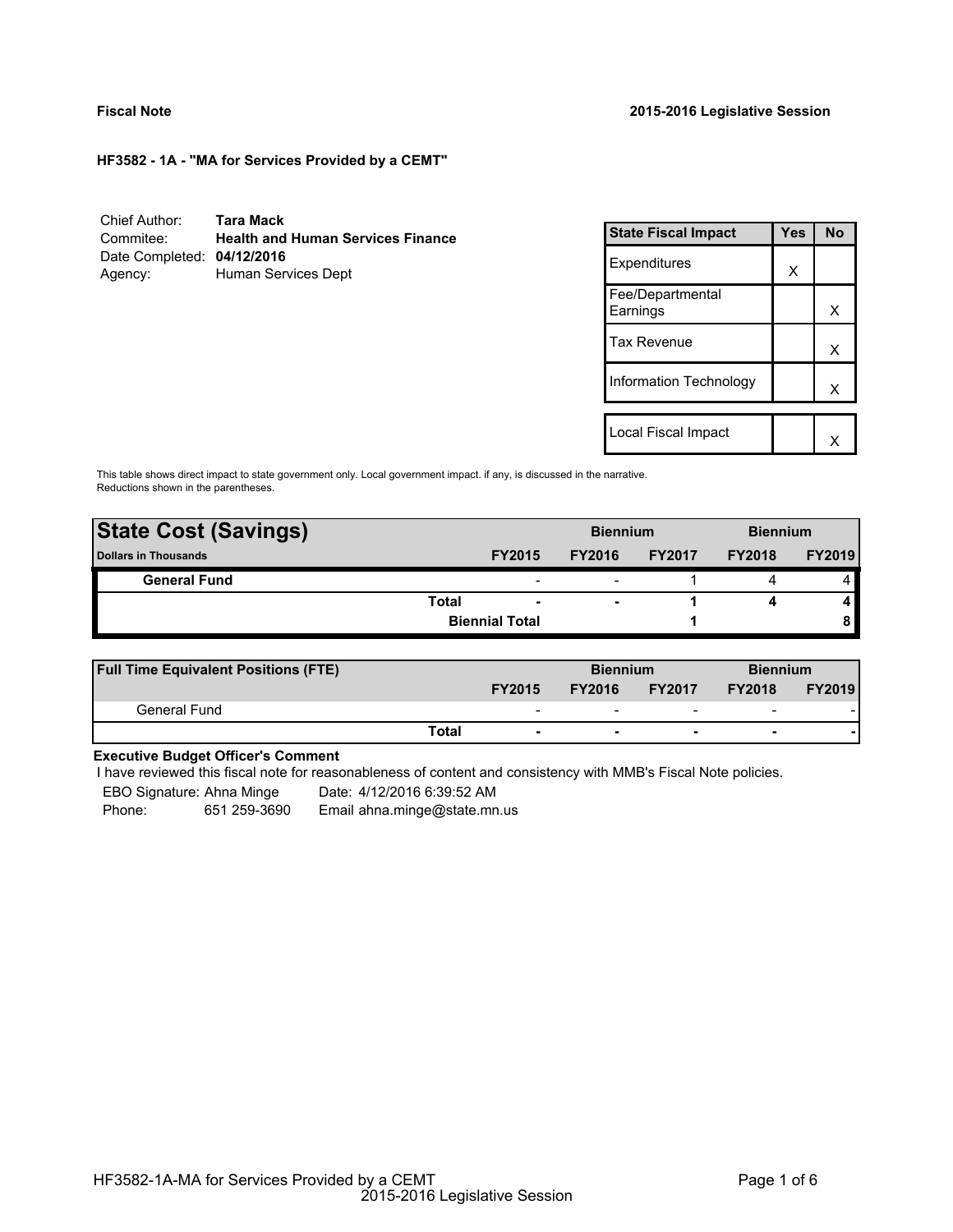### **State Cost (Savings) Calculation Details**

This table shows direct impact to state government only. Local government impact, if any, is discussed in the narrative. Reductions are shown in parentheses.

\*Transfers In/Out and Absorbed Costs are only displayed when reported.

| State Cost (Savings) = 1-2                        |              |                       | <b>Biennium</b> |               | <b>Biennium</b> |               |  |
|---------------------------------------------------|--------------|-----------------------|-----------------|---------------|-----------------|---------------|--|
| <b>Dollars in Thousands</b>                       |              | <b>FY2015</b>         | <b>FY2016</b>   | <b>FY2017</b> | <b>FY2018</b>   | <b>FY2019</b> |  |
| General Fund                                      |              |                       |                 |               | 4               |               |  |
|                                                   | <b>Total</b> |                       |                 |               | 4               |               |  |
|                                                   |              | <b>Biennial Total</b> |                 |               |                 |               |  |
| 1 - Expenditures, Absorbed Costs*, Transfers Out* |              |                       |                 |               |                 |               |  |
| <b>General Fund</b>                               |              |                       |                 |               | 4               | 4             |  |
|                                                   | <b>Total</b> | -                     | ۰               |               | 4               | 4             |  |
|                                                   |              | <b>Biennial Total</b> |                 |               |                 | 8             |  |
| 2 - Revenues, Transfers In*                       |              |                       |                 |               |                 |               |  |
| <b>General Fund</b>                               |              |                       |                 |               |                 |               |  |
|                                                   | <b>Total</b> | ٠                     | -               |               |                 |               |  |
|                                                   |              | <b>Biennial Total</b> |                 |               |                 |               |  |

### **Bill Description**

This bill as amended adds coverage for certain services performed by Community Emergency Medical Technicians (CEMT) in the Medical Assistance (MA) program. Covered services include post discharge hospital visits when ordered by a treating provider and home safety evaluations for people discharged from a nursing home or who are at an increased risk for falls. The bill also specifies that CEMT services shall be reimbursed at a rate of \$9.75 per 15 minute increment.

### **Assumptions**

This fiscal note assumes that, in the short term, post discharge visits will be limited to those from Methodist and North Memorial hospitals where there is an existing relationship between those hospitals and CEMT providers. Though future expansion of this service to other areas of the state is possible, this analysis assumes that the services would only occur in Hennepin County.

According to data from the pilot study, 448 individuals discharged from Methodist hospital received visits May of 2014 and July 2015. Given that roughly 13 percent of patients at this hospital are enrolled in Medical Assistance, this estimate assumes that 58 of the 448 post discharge visits were provided to MA enrollees. Based on department data, there were about 5,900 MA enrollees discharged from Methodist during the 14 months of the pilot project. This data suggests that roughly 1 percent of MA enrollees discharged from Methodist received a post discharge visit from a CEMT.

There were about 10,500 MA discharges from Methodist and North Memorial in FY2015. It is assumed that about 10 percent of hospital discharges would receive a visit from a CEMT as the services are reimbursed by MA and the current program expands.

Based on department data, there were about 2,700 MA readmissions to Methodist and North Memorial hospitals in FY2015 at an average cost of about \$5,000 per readmission. Given that CEMT visits are provided only when ordered by a treating physician who is better able to identify potential readmissions, it is assumed that a higher proportion of recipients at risk of readmission would receive CEMT services. Specifically, while 10% of overall hospital discharges are projected to receive a CEMT visit, it is assumed that 20% of recipients at risk of a fall would receive a CEMT post hospital discharge visit. Based on a firefighter/EMT pilot project in the metro area, it is assumed that 0.6% of hospital readmissions are averted due to a CEMT post hospital discharge visit.

Based on department data, there were about 6,100 nursing facility discharges to the community in FY2015 that would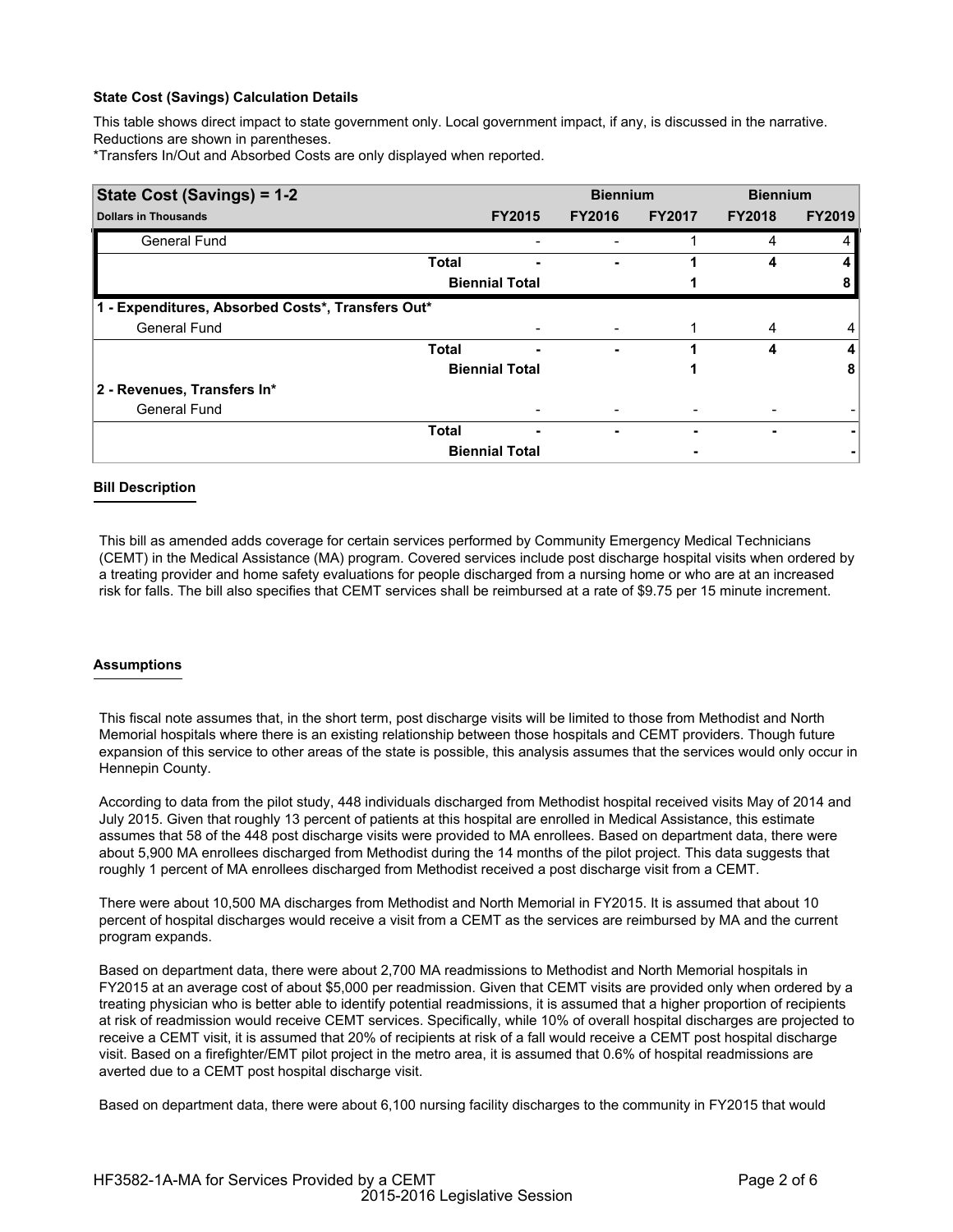have been eligible for a CEMT home safety visit. About 1,900 of these occurred in Hennepin County which is assumed to be the area in which the CEMT services would initially be provided. Assuming a home safety visit would have been provided to 10% of these discharges implies a base number of 190 home safety visits by a CEMT in FY2015.

Adding the post hospital discharge and home safety visits implies 1,240 total CEMT visits in the base year of FY2015. This base number of CEMT visits is trended forward by projected overall MA enrollment growth. Based on the pilot project, it is assumed that an average CEMT visit would take 30 minutes, or two 15-minute price increments. This estimate assumes an effective date of January 1, 2017 with an assumed two month phase-in period for billing lag.

| <b>Minnesota</b>                                               |         |                  |                |                |                |
|----------------------------------------------------------------|---------|------------------|----------------|----------------|----------------|
| <b>Medical Assistance</b>                                      |         |                  |                |                |                |
| Fiscal Analysis of HF3582-DE1                                  |         |                  |                |                |                |
| Provide Community Emergency Medical Technician (CEMT) Services |         |                  |                |                |                |
|                                                                |         |                  |                |                |                |
| Post Hospital Discharge Visits                                 |         |                  |                |                |                |
|                                                                | FY 2015 | FY 2016          | FY 2017        | FY 2018        | FY 2019        |
| <b>Elderly &amp; Disabled</b>                                  |         |                  |                |                |                |
| Average monthly enrollment                                     | 181,757 | 178,893          | 182,217        | 187,446        | 192,435        |
| Projected post discharge visits                                | 400     | 394              | 401            | 413            | 424            |
| Cost per increment                                             |         | \$9.75           | \$9.75         | \$9.75         | \$9.75         |
| Average increments per visit                                   |         | $\overline{2}$   | $\overline{2}$ | $\overline{2}$ | $\overline{2}$ |
| MA cost of post discharge visits                               |         | \$7,681          | \$7,824        | \$8,048        | \$8,262        |
| Projected averted readmissions                                 |         | $\overline{(2)}$ | (2)            | (2)            | (2)            |
| Avg inpatient hospital cost                                    |         | \$4,137          | \$4,219        | \$4,304        | \$4,390        |
| MA cost of averted readmissions                                |         | (\$8,419)        | (\$8,747)      | (\$9,178)      | (\$9,611)      |
| Phase-in                                                       |         | 0.00%            | 33.33%         | 100.00%        | 100.00%        |
| Total MA Cost (elderly & disabled)                             |         | \$0              | (\$308)        | (\$1,130)      | (\$1,348)      |
| Federal share %                                                |         | 50.00%           | 50.00%         | 50.00%         | 50.00%         |
| Federal share                                                  |         | \$0              | (\$154)        | (\$565)        | (\$674)        |
| <b>State share</b>                                             |         | \$0              | (\$154)        | (\$565)        | (\$674)        |
| <b>Adults without Children</b>                                 |         |                  |                |                |                |

# **Expenditure and/or Revenue Formula**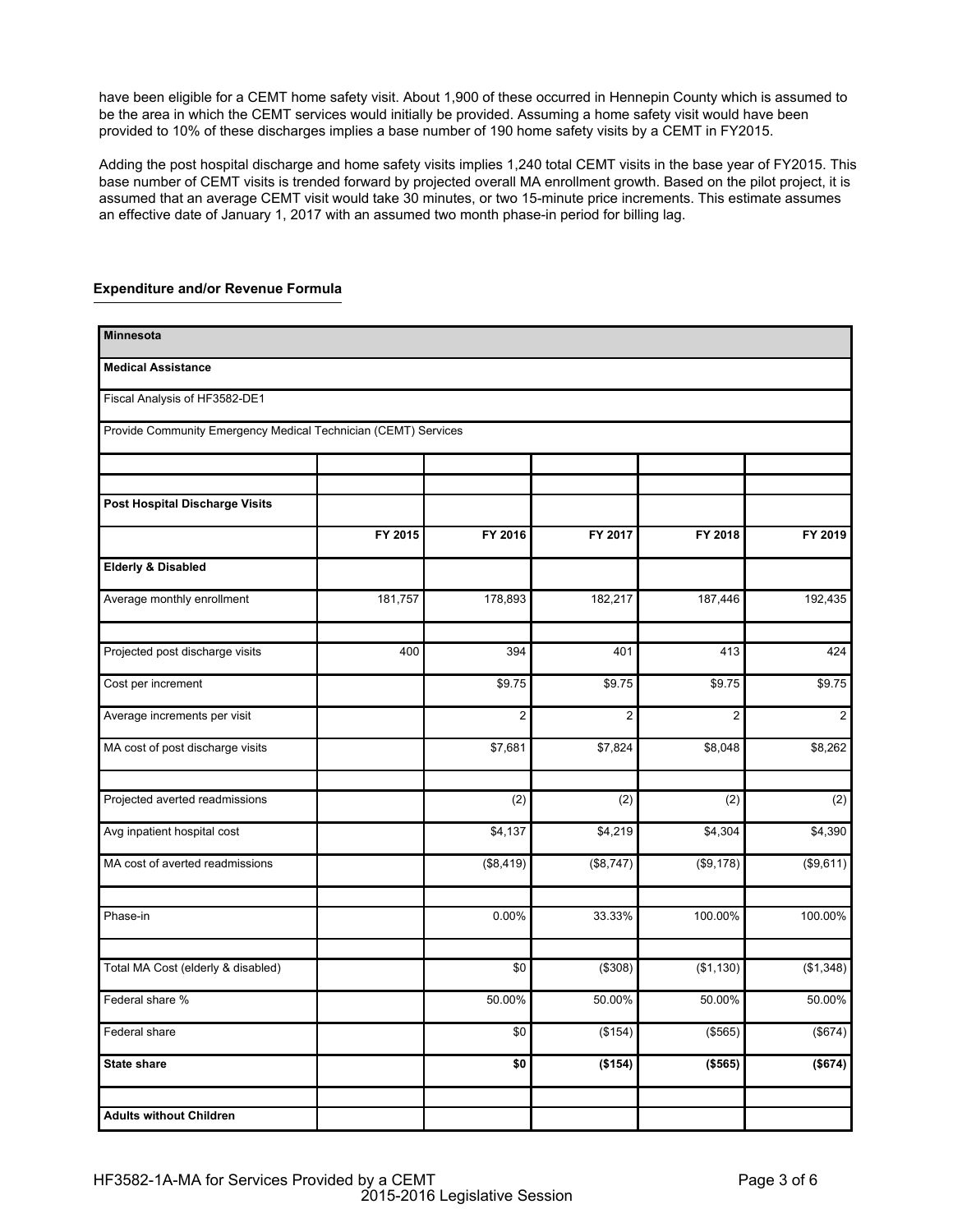| <b>Minnesota</b>                   |         |                |                |                |                |
|------------------------------------|---------|----------------|----------------|----------------|----------------|
| Average monthly enrollment         | 199,310 | 218,698        | 224,942        | 217,635        | 220,865        |
| Projected post discharge visits    | 210     | 231            | 237            | 230            | 233            |
| Cost per increment                 |         | \$9.75         | \$9.75         | \$9.75         | \$9.75         |
| Average increments per visit       |         | $\overline{c}$ | $\overline{2}$ | $\overline{2}$ | $\mathbf 2$    |
| MA cost of post discharge visits   |         | \$4,498        | \$4,626        | \$4,476        | \$4,542        |
| Projected averted readmissions     |         | (1)            | (1)            | (1)            | (1)            |
| Avg inpatient hospital cost        |         | \$7,566        | \$7,717        | \$7,871        | \$8,029        |
| MA cost of averted readmissions    |         | (\$5,420)      | (\$5,686)      | (\$5,612)      | (\$5,809)      |
| Phase-in                           |         | 0.00%          | 33.33%         | 100.00%        | 100.00%        |
| Total MA Cost (adults no kids)     |         | \$0            | (\$353)        | (\$1,136)      | (\$1,267)      |
| Federal share %                    |         | 100.00%        | 97.50%         | 94.50%         | 93.50%         |
| Federal share                      |         | \$0            | (\$345)        | (\$1,073)      | (\$1,184)      |
| <b>State share</b>                 |         | \$0            | ( \$9)         | (\$62)         | (\$82)         |
| <b>Families with Children</b>      |         |                |                |                |                |
| Average monthly enrollment         | 668,752 | 701,431        | 724,799        | 726,093        | 733,401        |
| Projected post discharge visits    | 444     | 465            | 481            | 482            | 487            |
| Cost per increment                 |         | \$9.75         | \$9.75         | \$9.75         | \$9.75         |
| Average increments per visit       |         | 2              | 2              | 2              | $\overline{2}$ |
| MA cost of post discharge visits   |         | \$9,075        | \$9,377        | \$9,394        | \$9,489        |
| Projected averted readmissions     |         | (0)            | (1)            | (1)            | (1)            |
| Avg inpatient hospital cost        |         | \$7,946        | \$8,104        | \$8,267        | \$8,432        |
| MA cost of averted readmissions    |         | (\$3,881)      | (\$4,090)      | (\$4,179)      | (\$4,306)      |
| Phase-in                           |         | 0.00%          | 33.33%         | 100.00%        | 100.00%        |
| Total MA Cost (families with kids) |         | \$0            | \$1,762        | \$5,215        | \$5,183        |
| Federal share %                    |         | 50.00%         | 50.00%         | 50.00%         | 50.00%         |
| Federal share                      |         | \$0            | \$881          | \$2,607        | \$2,591        |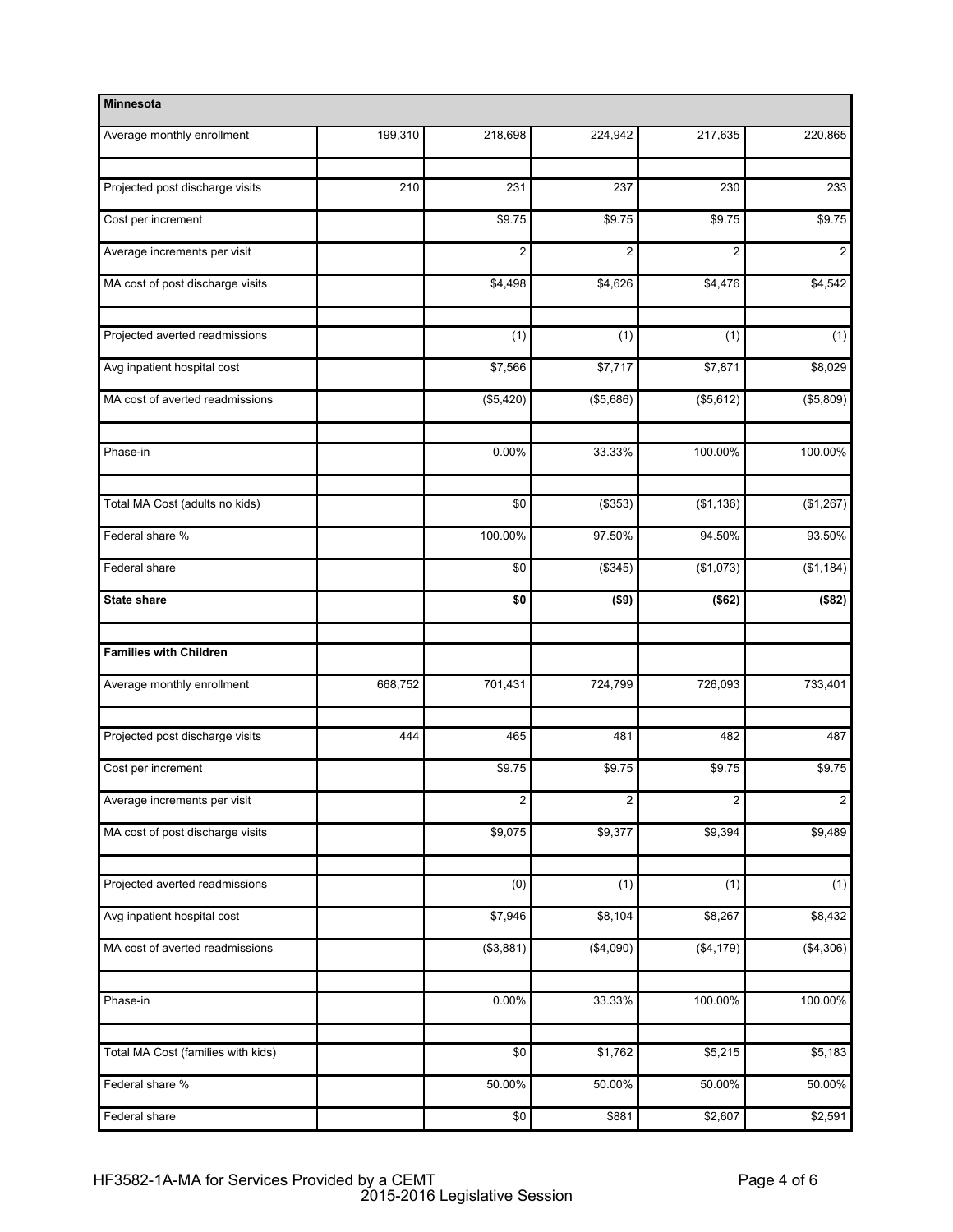| Minnesota                            |                 |                                          |                                  |        |                |              |                |                     |
|--------------------------------------|-----------------|------------------------------------------|----------------------------------|--------|----------------|--------------|----------------|---------------------|
| <b>State share</b>                   |                 |                                          | \$0                              |        | \$881          |              | \$2,607        | \$2,591             |
| <b>Home Safety Visits</b>            |                 |                                          |                                  |        |                |              |                |                     |
|                                      | FY 2015         |                                          | FY 2016                          |        | FY 2017        |              | FY 2018        | FY 2019             |
| <b>Elderly &amp; Disabled</b>        |                 |                                          |                                  |        |                |              |                |                     |
| Average monthly enrollment           | 181,757         |                                          | 178,893                          |        | 182,217        | 187,446      |                | 192,435             |
|                                      |                 |                                          |                                  |        |                |              |                |                     |
| Projected post discharge visits      |                 | 186                                      | 183                              |        | 186            |              | 192            | 197                 |
| Cost per increment                   |                 |                                          | \$9.75                           |        | \$9.75         |              | \$9.75         | \$9.75              |
| Average increments per visit         |                 |                                          | 2 <sup>1</sup><br>$\overline{2}$ |        | $\overline{2}$ |              | $\overline{2}$ |                     |
| Phase-in                             |                 |                                          | $0.00\%$                         |        | 33.33%         | 100.00%      |                | 100.00%             |
|                                      |                 |                                          |                                  |        |                |              |                |                     |
| Total MA Cost (elderly & disabled)   |                 |                                          | \$0                              |        | \$1,212        |              | \$3,741        | \$3,840             |
| Federal share %                      |                 |                                          | 50.00%                           | 50.00% |                | 50.00%       |                | 50.00%              |
| Federal share                        |                 |                                          | \$0                              |        | \$606          |              | \$1,870        | \$1,920             |
| <b>State share</b>                   |                 |                                          | \$0                              |        | \$606          |              | \$1,870        | \$1,920             |
|                                      |                 |                                          |                                  |        |                |              |                |                     |
| <b>Fiscal Summary</b>                |                 |                                          | FY 2016                          |        | FY 2017        |              | FY 2018        | FY 2019             |
| <b>State Share General Fund Cost</b> |                 |                                          | \$0                              |        | \$1,325        |              | \$3,850        | \$3,755             |
| Fiscal Tracking Summary (\$000s)     |                 |                                          |                                  |        |                |              |                |                     |
| Fund                                 | <b>BACT</b>     | <b>Description</b>                       |                                  | FY2016 |                | FY2017       | FY2018         | FY2019              |
| GF                                   | $\overline{33}$ | <b>MA Grants</b>                         |                                  |        |                | $\mathbf{1}$ |                | 4<br>$\overline{4}$ |
|                                      |                 |                                          |                                  |        |                |              |                |                     |
|                                      |                 |                                          |                                  |        |                |              |                |                     |
|                                      |                 | <b>Total Net</b><br><b>Fiscal Impact</b> |                                  |        |                | $\mathbf{1}$ |                | 4<br>$\overline{4}$ |
|                                      |                 | <b>Full Time</b><br><b>Equivalents</b>   |                                  |        |                |              |                |                     |

**Long-Term Fiscal Considerations**